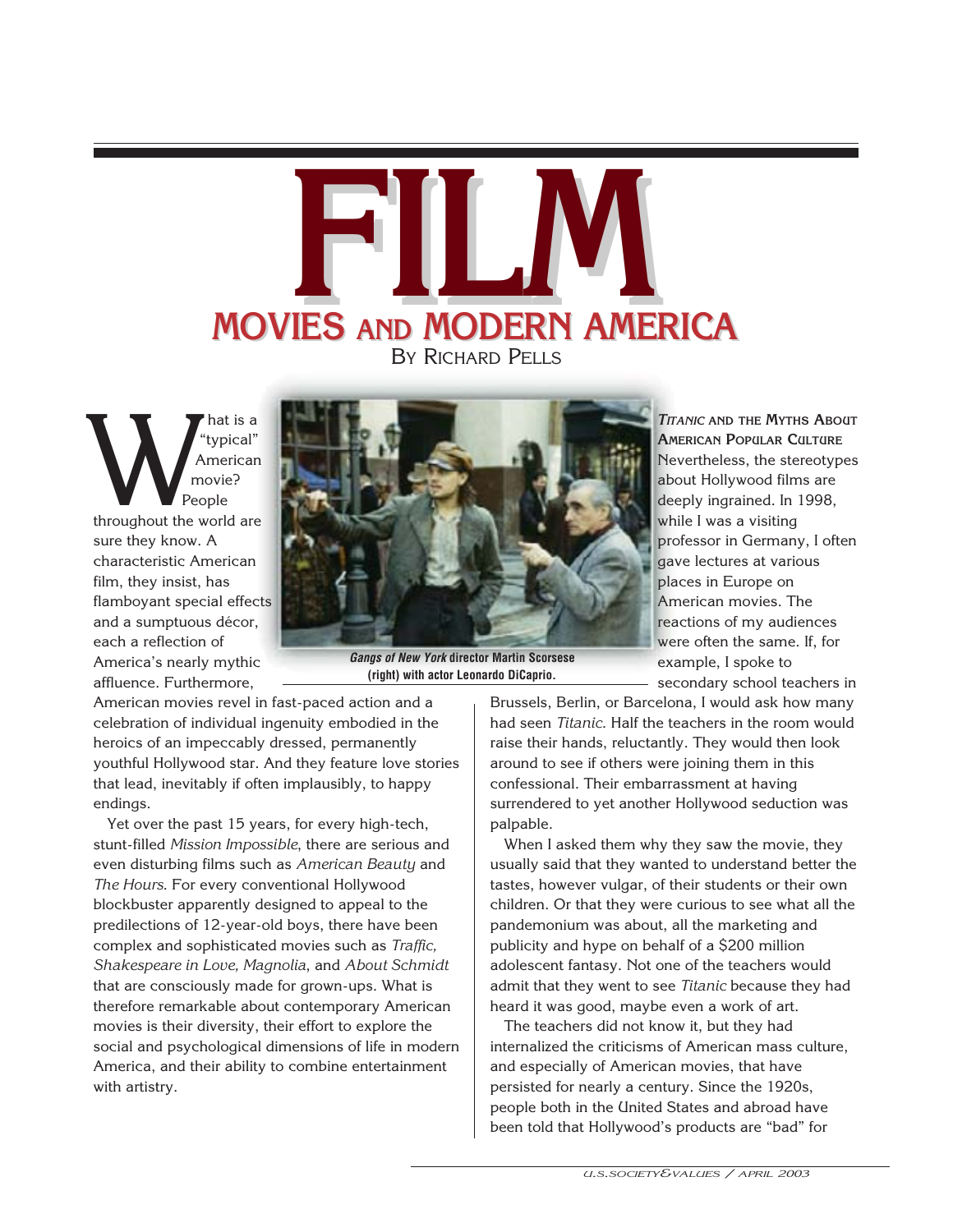them. According to the defenders of high culture, American movies are brash, superficial, inane, and infantile. Worst of all, they are commercial. Like everything else in American life, movies are regarded as just another item available for consumption, perpetually for sale, a commodity to be advertised and merchandised, no different from detergents and washing machines.



**Actor Jack Nicholson in Alexander Payne's** *About Schmidt.*

No wonder, then, that the teachers felt guilty at having gone to see *Titanic.* No wonder, too, that they acted is if they'd been temporarily slumming. They had not been bewitched by Leonardo DiCaprio, not them. They knew the film was preposterous. The very mention of the movie got a laugh from the audience; it was a guaranteed punch line with audiences everywhere. Indeed, it is this laughter that enables people to enjoy America's movies without suffering any pangs of conscience about wasting their time on such trivia.

#### **AMERICAN MOVIES IN THE 1960S AND 1970S**

Despite these century-long preconceptions about Hollywood movies, we should recall that — not so long ago — the films people the world over cared and argued about, that seemed to speak directly to their personal or social dilemmas, came from the United States. From the late 1960s until the end of the 1970s, American filmmaking underwent an extraordinary renaissance. In few other periods were American directors so influential or their movies so central in shaping the experience and values of audiences everywhere.

One reason for this renaissance was that, with the advent of the counterculture, the major Hollywood studios were no longer certain about what sorts of movies would make money or about what the new, young audiences who came of age in the 1960s wanted. So the studios were willing, for a brief time, to let anyone with an idea make a movie. They turned over Hollywood to a group of gifted and often eccentric directors (Robert Altman, Francis Ford Coppola, Martin Scorsese, Steven Spielberg, George

Lucas, Woody Allen) who wanted to make Europeanstyle movies: films that were mostly character studies, without conventional plots or linear narratives, and with lots of stylistic experimentation. Beginning in 1967, with Arthur Penn's *Bonnie and Clyde*, the Americans released a flood of improvisational and autobiographical movies,

many of them appealing especially to college students and young adults who were disaffected by the war in Vietnam and disillusioned with what had once been called, in a more innocent age, the American Dream. The movies included Mike Nichols's *The Graduate;* Sam Peckinpah's *The Wild Bunch*; Dennis Hopper's *Easy Rider;* Peter Bogdanovich's *The Last Picture Show*; Bob Rafelson's *Five Easy Pieces;* Francis Ford Coppola's *The Godfather* (parts I and II), *The Conversation*, and *Apocalypse Now*; George Lucas's *American Graffiti* and *Star Wars*; Steven Spielberg's *Jaws* and *Close Encounters of the Third Kind*; Robert Altman's *McCabe and Mrs. Miller* and *Nashville*; Martin Scorsese's *Mean Streets* and *Taxi Driver;* Alan Pakula's *All the President's Men*; Paul Mazursky's *An Unmarried Woman*; Woody Allen's *Annie Hall* and *Manhattan*; Bob Fosse's *Cabaret* and *All That Jazz;* and the most wrenching film of the 1970s, Michael Cimino's *The Deer Hunter.*

These movies offered a vision of an America drenched in loneliness, conspiracy and corruption, psychic injury, and death. Yet despite their melancholy view of American life, the films themselves were made with wit and exceptional exuberance, reinforced by the vitality of a new and distinctly un-Hollywood-like generation of stars — Warren Beatty, Dustin Hoffman, Robert De Niro, Al Pacino, Jack Nicholson, Gene Hackman, Faye Dunaway, Jill Clayburgh, Meryl Streep.

**HOLLYWOOD AND THE END OF THE COLD WAR** During the 1980s, much of this cinematic inventiveness seemed to vanish. Yet even in a decade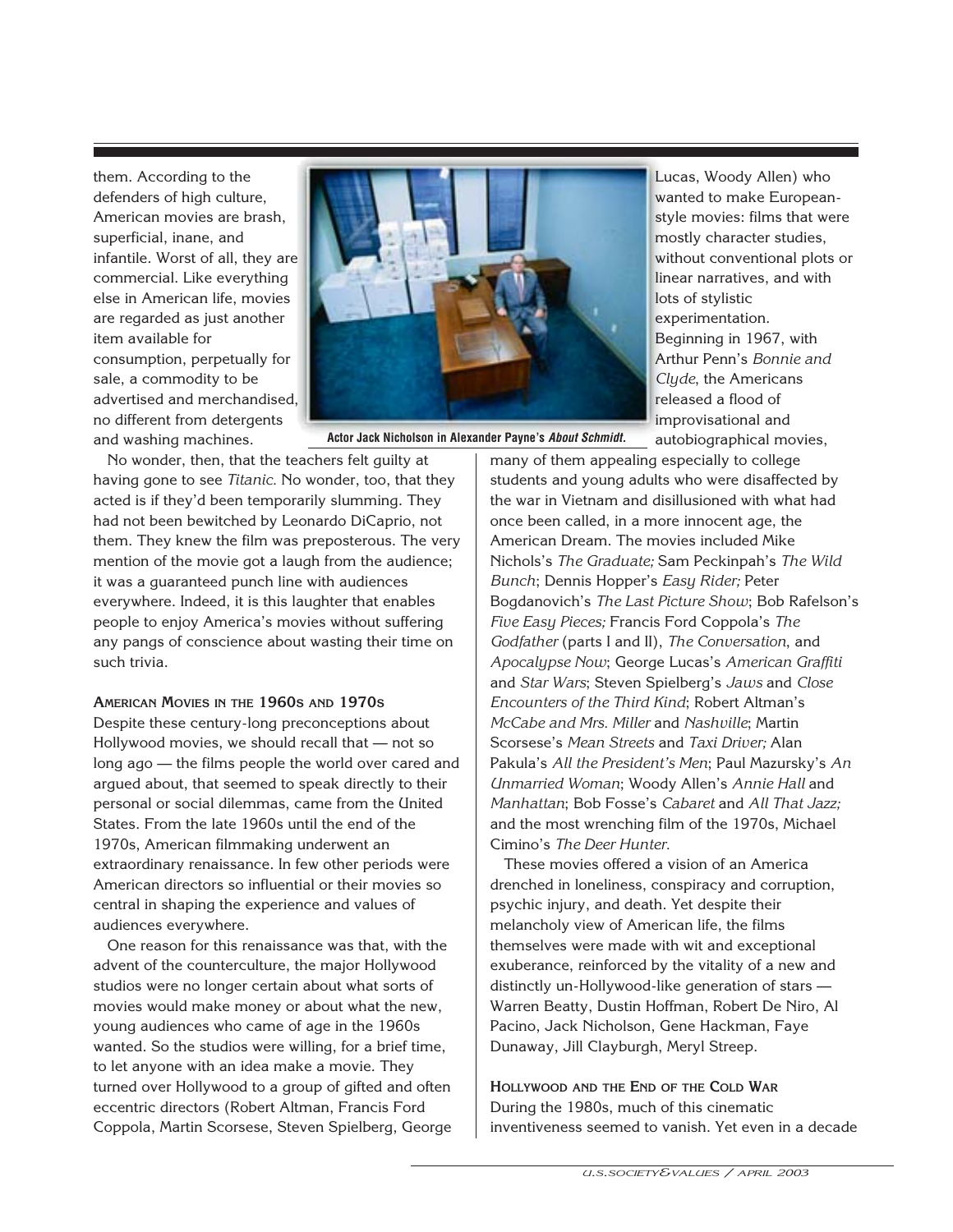when people in Washington and on Wall Street allegedly yearned to be masters of the universe, the most memorable films were not the Sylvester Stallone and Arnold Schwarzenegger special-effects extravaganzas. They were instead the inexpensive, quieter films like *The Verdict* and *Driving Miss Daisy* — movies that savored the unexpected insights and triumphs of otherwise ordinary people, and that offered an antidote to the clichés about America's adoration of wealth and global power

Despite Vietnam and the generational and cultural upheavals of the 1960s, American life was still shadowed during these years by the grimness of the Cold War. But at least the United States and the Soviet Union understood the rules of the diplomatic and ideological game; neither country was willing to embark on international adventures that might threaten the other's sense of national security. All this changed with the end of the Cold War in 1989. The United States was now the planet's sole superpower. Yet paradoxically, Americans found themselves living in a world of even greater moral uncertainties and political dangers — a world where terrorists respected no national boundaries or ethical restraints.

#### **CONTEMPORARY AMERICAN MOVIES**

So having left the familiar parameters of the Cold War behind, Americans after 1989 could be equally moved by films with very different preoccupations. Two trends in American filmmaking were conspicuous, both inspired by the cinematic past. One was a passion (on the part of youthful directors like Quentin Tarantino, Steven Soderbergh, Joel and Ethan Coen, and Cameron Crowe) to replicate the unconventional, character-driven, movies of the 1960s and 1970s. This aspiration was exemplified in such films as *Sex, Lies, and Videotape, Pulp Fiction, The Usual Suspects, Fargo, L.A. Confidential, High Fidelity*, and *The Royal Tenenbaums.* Thus, in its multiple narratives and sardonic dissection of American show business, Paul Thomas Anderson's *Magnolia* was reminiscent of Robert Altman's *Nashville*, while Rob Marshall's *Chicago* was structured exactly like Bob Fosse's *Cabaret*, with the events on stage mirroring the events in "real" life. In addition, American directors sought to resurrect the tradition, inherited from the 1960s, of the stylistically impressive, elliptical, and nightmarish excursions into

the world of tortured souls — an effort reflected in *Seven, Fight Club, Mulholland Drive, A Beautiful Mind,* and *Insomnia*.

The other trend seemed more atavistic: the longing to return to the epic themes and old-fashioned storytelling of an earlier America, to rekindle the moral certitudes of a *Gone With the Wind* or a *Casablanca*. No two films were more devoted to this project than James Cameron's *Titanic* and Steven Spielberg's *Saving Private Ryan* — each brilliantly made, both filled with trust in a better future after all the hard lessons of life were absorbed.

But for all their indebtedness to the cinema of the 1960s and 1970s, American movies of the 1990s and the first decade of the 21st century portrayed a society that the filmmakers and audiences of the counterculture and the antiwar movement would not have recognized. Near the end of *Bonnie and Clyde*, Bonnie asks Clyde how he would live his life differently. Clyde responds by saying he'd rob banks in a different state from the one he lives in. The audience shares in, and possibly smiles at, the ironic disjunction between the question and the reply. There is no hope here, only an anticipation of doom. In contrast, *Pulp Fiction* and *Titanic* — otherwise antithetical in their subjects and emotions — both strain for faith and re-emphasize the typically American notion that individuals can transform their lives.

Films of the past 15 years also introduced to their audiences a fresh generation of actors who were less emblematic of an unorthodox America than were the actors who came of age in the 1960s and 1970s. Nonetheless, Kevin Spacey, Russell Crowe, Brad Pitt, John Cusack, Matt Damon, Edward Norton, Frances McDormand, Gwyneth Paltrow, and Julianne Moore — none of whom conforms to the classic notion of a Hollywood star — have given performances as vivid and as idiosyncratic as their illustrious predecessors. Unlike the iconic stars of Hollywood's classic era, who always seemed to be playing themselves — stars like Cary Grant, John Wayne, Gary Cooper, Clark Gable, Elizabeth Taylor — the current generation of American actors disappear into their roles, playing parts that differ from one movie to the next.

Most of their movies, although financed by Hollywood, are exceedingly offbeat, a testament to the variety of American filmmaking. One important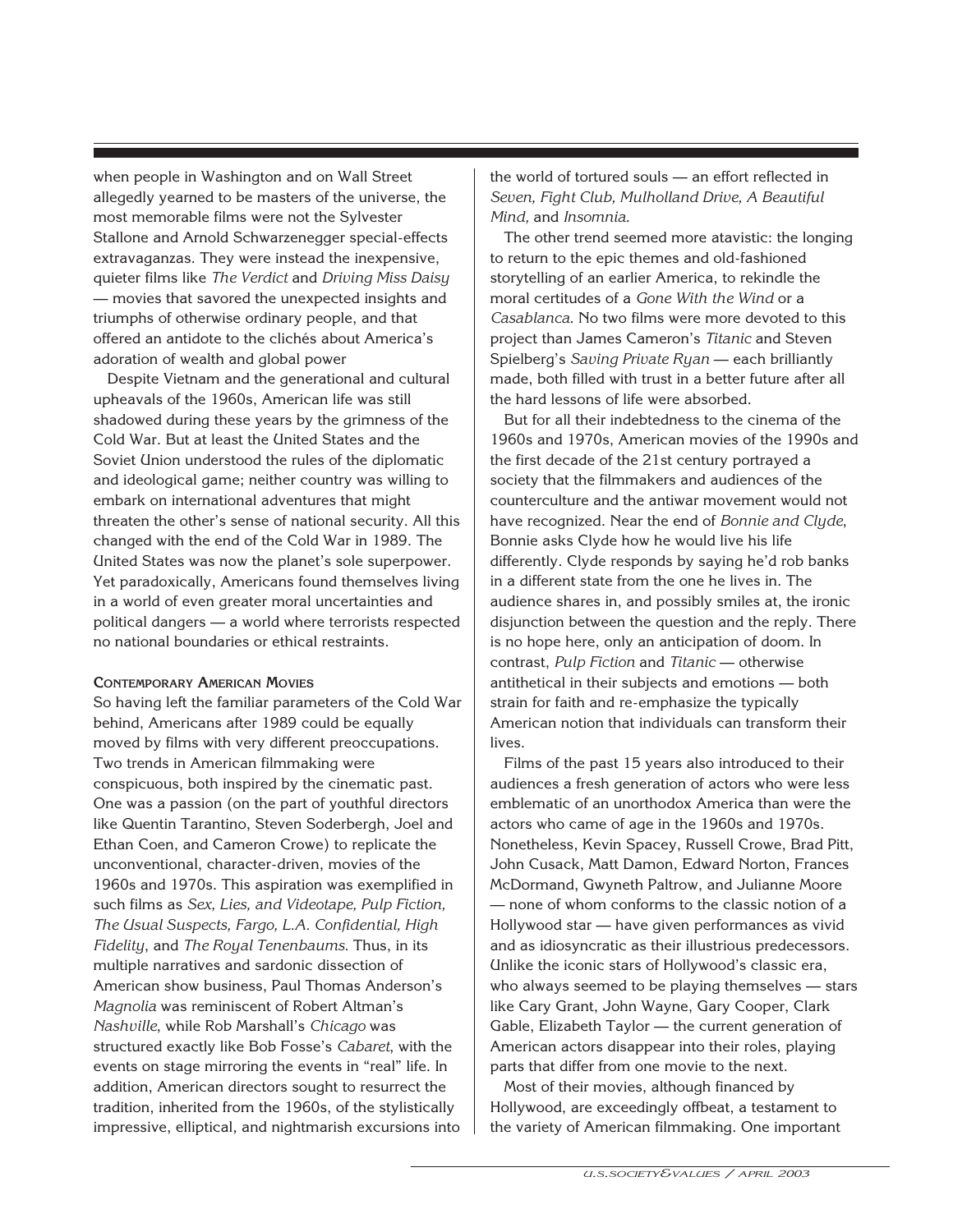reason for this eclecticism is the impact of smaller, semi-independent studios — like Sony Pictures Classics and DreamWorks — that specialize in producing or distributing avant-garde movies. No studio head has been more influential or more successful in promoting innovative American as well as foreign-language films than Harvey Weinstein of Miramax.

In many ways, Weinstein is the crucial link between the movies of the 1960s and those of the past 15 years. Weinstein grew up in the 1960s, idolizing the films of François Truffaut, Federico Fellini, Martin Scorsese, Robert Altman, and Francis Ford Coppola. When Weinstein launched Miramax in 1979, he wanted to produce the sort of challenging films he had adored in his youth. Which is precisely what he has done. Miramax has been responsible for bringing to the United States foreign films like *The Crying Game, Cinema Paradiso, Il Postino, Life Is Beautiful,* and *Like Water for Chocolate*, all of which made money despite the presumption abroad that Americans will only pay to see blockbuster movies made in Hollywood. But Weinstein has also supplied both the funds and sometimes the inspiration for many of the finest American films of recent years: *Sex, Lies, and Videotape, Pulp Fiction, The English Patient, Shakespeare in Love, In the Bedroom, The Hours, Chicago,* and Martin Scorsese's long-time project, *Gangs of New York.* 

Still, no matter how important the convictions and contributions of particular producers, directors, or actors have been, what contemporary American movies have most in common with the films of the 1960s and 1970s is a seriousness of artistic purpose combined with an urge to enthrall the audience. These twin ambitions are by no means uniquely American. Wherever they have come from, the greatest directors — Charlie Chaplin, Orson Welles, Alfred Hitchcock, John Ford, Howard Hawks, Federico Fellini, François Truffaut, Francis Ford Coppola, Martin Scorsese, Steven Spielberg — have always recognized the intimate relationship between entertainment and art.

So while American movies are undeniably commercial enterprises, there is no inherent contradiction between the desire to make a profit on a film and the yearning to create a work that is

original and provocative. Indeed, it may well be that the market-driven impulse to establish an emotional connection with moviegoers has served as a stimulant for art. Hence, some of the most unforgettable American films of the past 40 years, from *The Godfather* to *The Hours*, have been both commercially successful and artistically compelling.

**THE UNIVERSALITY OF AMERICAN MOVIES** Yet in the end, what makes modern American films most "American" is their refusal to browbeat an audience with a social message. American movies have customarily focused on human relationships and private feelings, not on the problems of a particular time and place. They tell tales about romance (*Shakespeare in Love, High Fidelity*), intrigue (*The Usual Suspects, L.A. Confidential*), success and failure (*Chicago, American Beauty*), moral conflicts (*Pulp Fiction, The Insider*), and survival (*Titanic, Saving Private Ryan*). This approach to filmmaking reflects, in part, the traditional American faith in the centrality of the individual.

But American or not, such intensely personal dilemmas are what people everywhere wrestle with. So Europeans, Asians, and Latin Americans have flocked to modern American movies not because these films glorify America's political institutions or its economic values, but because audiences — no matter where they live — can see some part of their own lives reflected in Hollywood's dramatic stories of love and loss. As a result, like so many people all over the world in the 20th century, foreign moviegoers might at present disapprove of some of America's policies while embracing its culture as in some sense their own.

*A professor of history at the University of Texas, Austin, Richard Pells is the author of several books, including* Not Like Us: How Europeans Have Loved, Hated, and Transformed American Culture Since World War II. *He is currently at work on* From Modernism to the Movies: The Globalization of American Culture in the 20th Century*, to be published by Yale University Press. Pells has held Fulbright chairs and visiting professorships at universities in São Paulo, Amsterdam, Copenhagen, Sydney, Bonn, Berlin, Cologne, and Vienna.*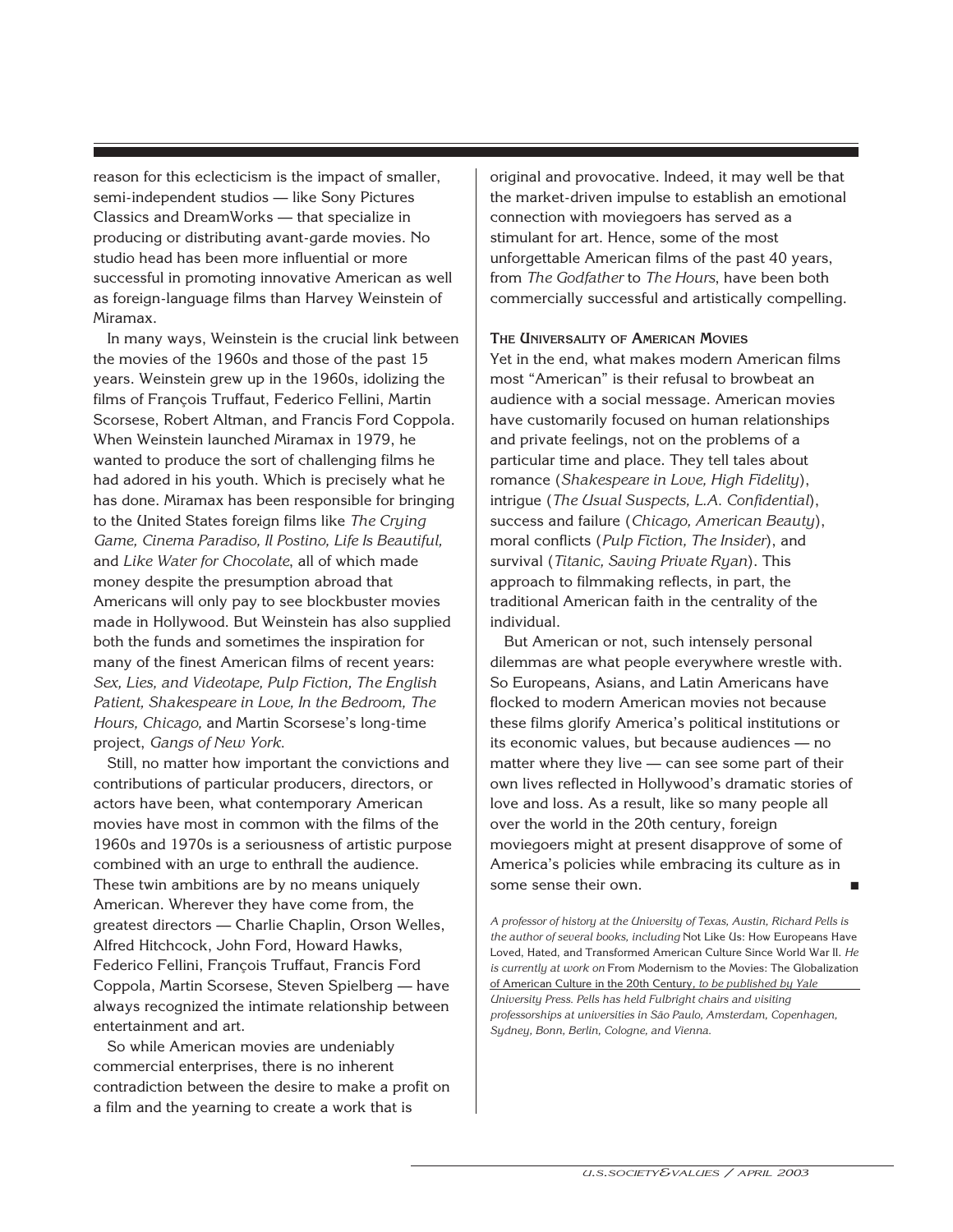## **Profile: Filmmaker Alexander Payne Filmmaker Alexander Payne**

The sweeping vistas of the Nebraska countryside outside the city of Omaha in the movie *About Schmidt*, and the hushed, stoic visages within the city itself, represent a homecoming of sorts for filmmaker Alexander Payne.

The son of Greek parents who owned a prominent restaurant in Omaha, Payne left Nebraska after high school to study Spanish and history at Stanford University, with

an eye toward becoming a foreign correspondent. His young adulthood took him to Spain, where he enrolled in a course in philology at the University of Salamanca, and later to Colombia, before pursuing a master of fine arts degree at the University of California at Los Angeles.

Payne's three feature films have focused on the terrain he knows so well — the American Midwest, and specifically Omaha. His early audiences insiders and followers of low-budget, independent films — have expanded to embrace the traditional American moviegoer.

*Citizen Ruth*, a 1996 movie, starred Laura Dern as a young, pregnant indigent who, unwittingly, becomes a pawn of both sides in the pro-life/prochoice debate about abortion in the United States.

Three years later, Payne wrote and directed



**Alexander Payne**

*Election*, an acerbic satire about American politics seen through the lens of a student council election in a midwestern high school. Payne received an Academy Award nomination for his screenplay, and the movie ignited the career of its young leading lady, Reese Witherspoon.

Most recently, Payne adapted *About Schmidt*, a novel by Louis Begley, for the screen. From the first moment,

when Schmidt, played by actor Jack Nicholson, is revealed as a man on the verge of his retirement, the movie is compelling. By the creator's own description, this is a movie about "loneliness, contempt, anger, regret." And yet Payne has embedded elements of humor within Schmidt's journey, as well as a suggestion of a certain redemption. In the end, Schmidt finds a purpose in his life through his sponsorship, via an international organization, of an impoverished African child.

For the self-described "restless" Payne, 41, who is preparing his next movie — about two friends who take a wine-tasting tour just before one is to be married — these are the best of times.

"I'm getting to make the films I want to make," he says.

### **A Conversation With Geoffrey Gilmore**

*For 10 days each January, the small winter sports community of Park City, Utah, is transformed into one of the most vital spots on the landscape of American movies. The Sundance Film Festival unfolding there serves as a bellwether of what is transpiring, creatively, in independent filmmaking in the United States — that is, films made by independent producers outside the Hollywood studio system. Since 1990,*



**Geoffrey Gilmore**

*Geoffrey Gilmore has been responsible for film selection and the structure of the annual Sundance event.*

**Q:** From your vantage point, what are the most exciting developments in American movies today? **A:** Although independent filmmaking had its roots earlier than the last decade, the past few years have seen its tremendous development. There is a whole new generation of directors who are doing

*as co-director and director of film programming,*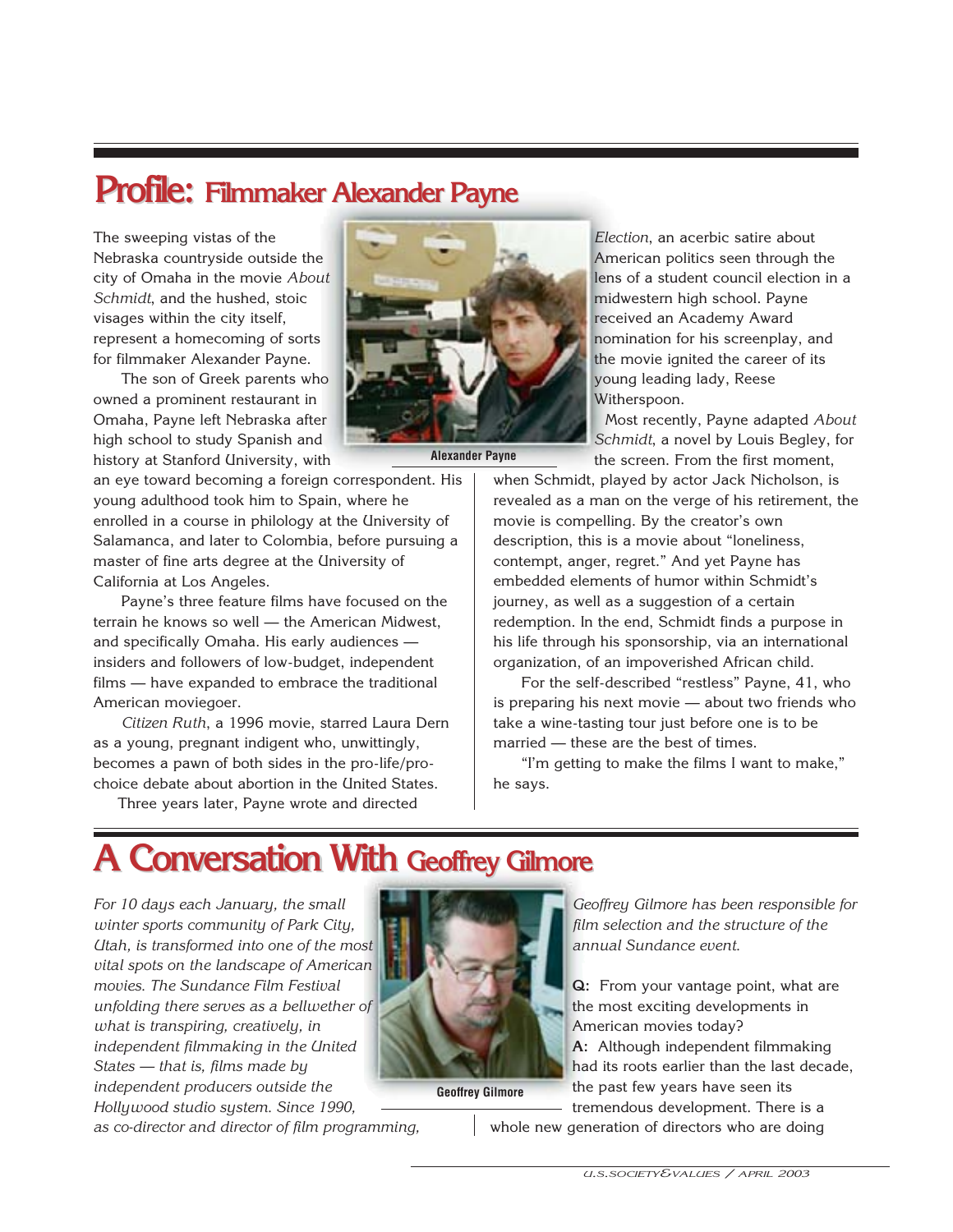movies on both sides of the line — independent, lowbudget productions and major studio films. The idea that these two sectors would never meet was talked about at the beginning of the 1990s, but you can't say that anymore, not with directors like Todd Haynes (*Far From Heaven*) or Alexander Payne (*About Schmidt*) on the scene. Of course, there still are differences, not the least of which is that the average cost of a studio film is approaching \$60 million, plus another \$30 million for marketing and distribution, while the independent world has considerably lower budgets.

**Q:** But creatively speaking, you do have a blurring of lines, don't you?

**A:** There is, but I would argue that the kind of year we just had was somewhat unusual. Major studios, by their very nature, are commercially driven. If a project has a commercial aesthetic to it that also allows for creativity in direction, performance, and writing, that's fine. But the studios would rather be on a much more predictable course as to what works and what does not.

You asked about the biggest change recently. There are a whole range of films being distributed theatrically that in the 1980s or even the early 1990s would not have been distributed at all. There's been a change in the marketplace and in the kinds of films that are coming out. Some 250 studio films are produced each year, and another 350 or so independent/European art films are distributed. Also, you have more films independently directed by women — like Allison Anders, Nicole Holofcener, Rebecca Miller, and Lisa Cholodenko. And there are more works by people of color. There's always been a black-genre cinema that existed under the radar, and it is now completely visible, with people like Gina Prince-Bythewood, John Singleton, and the Hudlin brothers. There are Latino writer-directors like Robert Rodriguez and Gregory Nava. And two nights ago, there was a world premiere of *Better Luck*

*Tomorrow*, a film that came out of Sundance by an Asian-American filmmaker named Justin Lin.

The fact is that you have this range of work available says something about the transformation that has taken place. This isn't a marginal achievement; it's very significant, and, in some ways, it's only in its initial stages. The independent sector represents less than 10 percent of the total box office. But it has infused Hollywood with remarkable talent — leading actors like Renée Zellweger, Julianne Moore, Adrien Brody, and Nicole Kidman, and directors like Haynes, Steven Soderbergh, Quentin Tarantino, and Gus Van Zant. Now these directors can make films whenever and wherever they want — inside and outside the major studio system. And Sundance is very much part and parcel of helping those independent films find audiences. **Q:** What is a significant challenge facing young filmmakers and the industry as a whole? **A:** You could say that the good news is the number of films being made, and the bad news is the number of films being made. Distribution is a bottleneck, and I think it will be even more of an issue as the number of films produced increases and the democratization of film production continues. You don't need a lot of resources now to be able to make a movie with pretty good production quality. There were always people in the past who made films for \$5,000, but not that many. Today, using a good consumer-level camera and a final-cut pro program on a computer, you can make a movie with the level of production quality of a lot of things that are being bought.

A second major transition has been the "corporatization" of media. Today, almost all of Hollywood's major studios are part of media multinationals. So you're dealing with companies whose existence doesn't necessarily depend on whether they do well producing films out of Hollywood, but on their other revenue streams, like cable channels or book and music publishing companies. In some ways, this development has been more transforming than what has happened in the independent arena.

**Q:** And the challenge in all this?

**A:** The issue is finding ways in which formulaic and generic work, basically produced for a mass audience, doesn't overwhelm the originality or diversity that the independent arena brings to it.